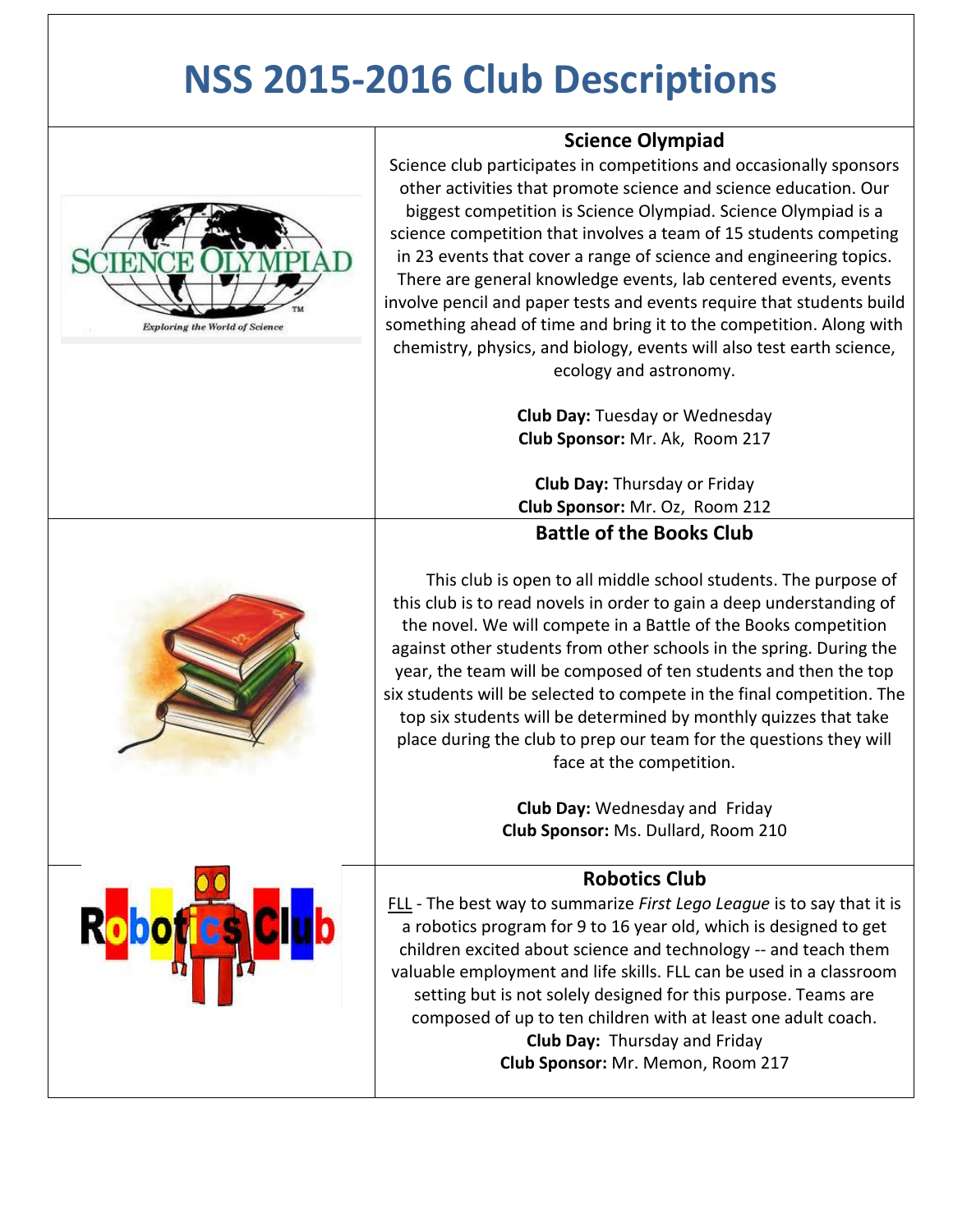|                                         | <b>SAT Club</b>                                                                                                                                 |  |  |  |
|-----------------------------------------|-------------------------------------------------------------------------------------------------------------------------------------------------|--|--|--|
| achieve                                 | The SAT (Scholastic Assessment Test) is designed to assess your                                                                                 |  |  |  |
| more <sup>®</sup>                       | academic readiness for college. This exam provides a path to                                                                                    |  |  |  |
|                                         | opportunities, financial support, and scholarships, in a way that's fair                                                                        |  |  |  |
|                                         | to all students. SAT opens doors to Duke TIP Program and Bright<br>Future Scholarship and more for the future.                                  |  |  |  |
|                                         | All applicants will be assessed and evaluated by the sponsor after                                                                              |  |  |  |
|                                         | pre-qualification to be qualified for the club. 12 students will be                                                                             |  |  |  |
|                                         | selected (4 from each grade level).                                                                                                             |  |  |  |
|                                         | <b>Club Day: Tuesday and Thursday</b>                                                                                                           |  |  |  |
|                                         | Club Sponsor: Mr. Yakisma, Room 214                                                                                                             |  |  |  |
|                                         | <b>Spirit Club</b>                                                                                                                              |  |  |  |
|                                         | School spirit club promotes school pride & encourages unity in our                                                                              |  |  |  |
|                                         | student body. We will be creating artwork for the hallways,                                                                                     |  |  |  |
| spirit<br>Clula                         | encouragement posters for math & science competitions                                                                                           |  |  |  |
|                                         | Club Day: Tuesday                                                                                                                               |  |  |  |
|                                         | Club Sponsor: Ms. Alexander, Room 213                                                                                                           |  |  |  |
|                                         |                                                                                                                                                 |  |  |  |
|                                         | "Study Hall at New Springs Schools"                                                                                                             |  |  |  |
|                                         | Meet in the Media Center to work quietly on homework and if you                                                                                 |  |  |  |
|                                         | need a computer, then this is the place to come and finish work                                                                                 |  |  |  |
|                                         | before going home.                                                                                                                              |  |  |  |
|                                         | <b>Club Day: Wednesday</b>                                                                                                                      |  |  |  |
|                                         | Club Sponsor: Mr. Senferas, Room 223                                                                                                            |  |  |  |
| <b>Chess Club</b>                       | <b>Chess Club</b>                                                                                                                               |  |  |  |
|                                         | Chess Club will meet in Room 223 to learn the basic moves of the                                                                                |  |  |  |
|                                         | oldest and common strategy game. Practice strategies and play                                                                                   |  |  |  |
| н                                       | against peers and teacher. Later test your chess skills during chess                                                                            |  |  |  |
| E                                       | tournament at the school. Possibility to match wits with other                                                                                  |  |  |  |
|                                         | players at other schools. NSS's goal is to build awareness of chess                                                                             |  |  |  |
| S<br>S                                  | and this will be accomplished through chess workshops,                                                                                          |  |  |  |
|                                         | tournaments, chess matches, etc.                                                                                                                |  |  |  |
|                                         | Club Day: Tuesday                                                                                                                               |  |  |  |
|                                         | Club Sponsor: Mr. Senferas, Room 223                                                                                                            |  |  |  |
| <b>Turkish Language and Culture Cub</b> | <b>Turkish Language and Culture Club</b>                                                                                                        |  |  |  |
| Culture Club                            | This club is based on singing, reciting poem, making a short movie,                                                                             |  |  |  |
|                                         | skit and folk dance. Students will be able to compete and get some<br>prizes in Culture Festival that will be held in April. This club gives an |  |  |  |
|                                         | opportunity to learn about a huge and new culture while performing                                                                              |  |  |  |
|                                         | a song, poem or folk dance. The club is also fun with having a chance                                                                           |  |  |  |
|                                         | to try new tastes such as Turkish chocolate or Turkish soda.                                                                                    |  |  |  |
|                                         |                                                                                                                                                 |  |  |  |
|                                         | Club Day: Tuesday, Wednesday, Thursday                                                                                                          |  |  |  |
|                                         | Club Sponsor: Mr. Ates, Room 216                                                                                                                |  |  |  |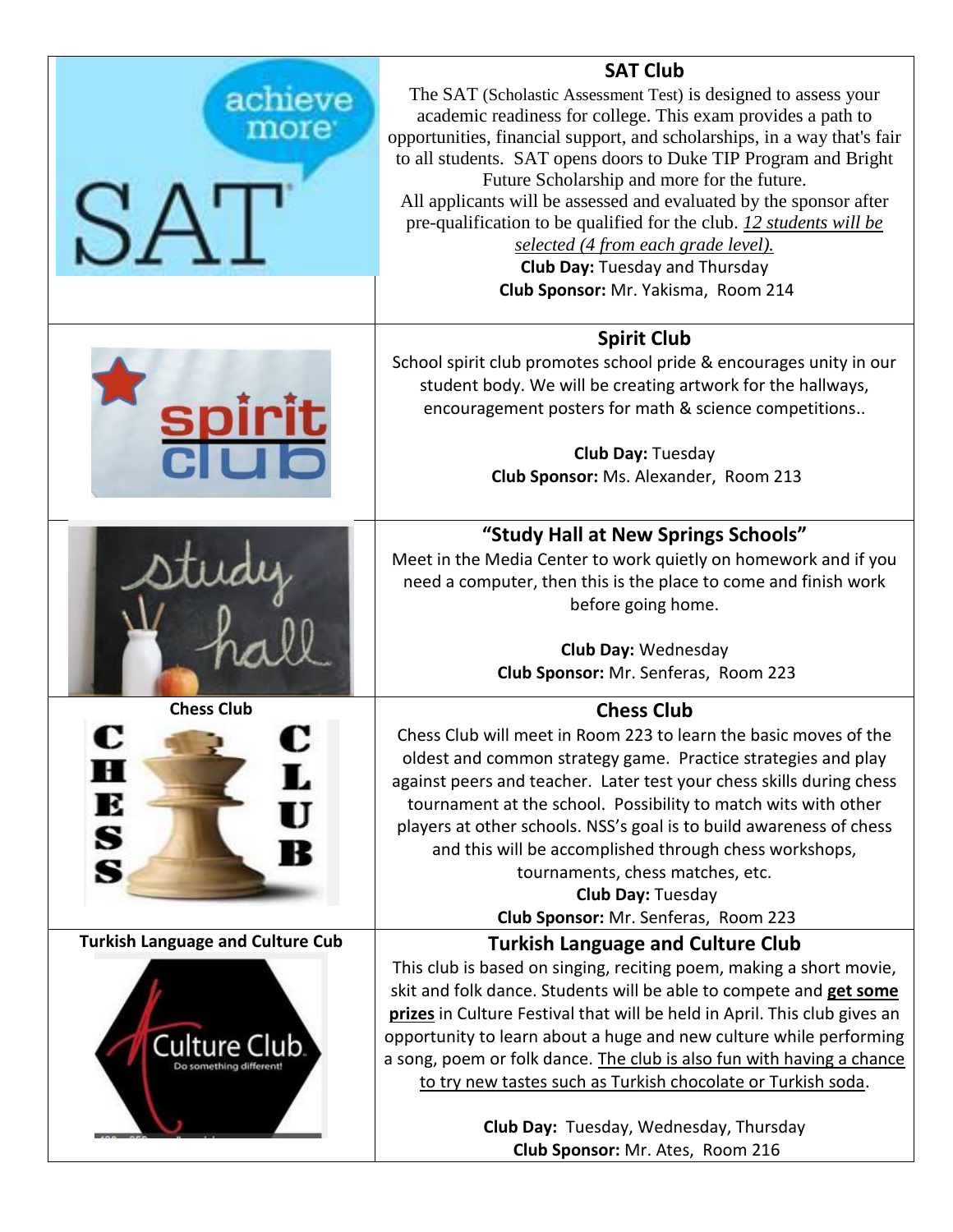| <b>Math Competition Club</b>                                                                                                                                                                                                                                                                                                                                                                                                                                                 |  |  |
|------------------------------------------------------------------------------------------------------------------------------------------------------------------------------------------------------------------------------------------------------------------------------------------------------------------------------------------------------------------------------------------------------------------------------------------------------------------------------|--|--|
| Any middle school student can apply to this club. NSS Grade Level<br>Math League Team members so-called Mathletes will determined by<br>sponsor based on preliminary test(s) given. Mathletes will take<br>several math competitions (Mu-Alpha-Math League, AMC 8, and<br>Math League, etc.) throughout the year as a team and individuals.<br>Club Day: Wednesday<br>Club Sponsor: Mr. Yapici Room 206                                                                      |  |  |
| <b>Typing Club</b>                                                                                                                                                                                                                                                                                                                                                                                                                                                           |  |  |
| Any middle school students who is not taking computer class can<br>apply to this club. Students will learn about typing techniques and<br>basics of office programs<br>Club Day: Thursday<br>Club Sponsor: Mr. Yapici Room 206                                                                                                                                                                                                                                               |  |  |
| <b>Drama/Yearbook Club</b>                                                                                                                                                                                                                                                                                                                                                                                                                                                   |  |  |
| 6th grade students that enjoy performing arts (especially acting and<br>dancing) AND can work as a team to create our school's yearbook.<br><b>Drama:</b> Students will learn acting techniques including mime<br>through character building exercises and improvisation<br>games. Students gain self-confidence, learn to work well with<br>others, and use their creativity in self-expression.<br><b>Yearbook:</b> Students are responsible for picking a theme, page set |  |  |
| up, organizing photos, and writing captions for the yearbook. They                                                                                                                                                                                                                                                                                                                                                                                                           |  |  |
| will use technology skills, writing skills, and cooperation to ensure<br>the yearbook is ready for everyone to enjoy. Creativity is a plus!                                                                                                                                                                                                                                                                                                                                  |  |  |
| <b>Club Day: Friday</b>                                                                                                                                                                                                                                                                                                                                                                                                                                                      |  |  |
| <b>Club Sponsor:</b> Mrs. Nieves, Room 205                                                                                                                                                                                                                                                                                                                                                                                                                                   |  |  |
|                                                                                                                                                                                                                                                                                                                                                                                                                                                                              |  |  |